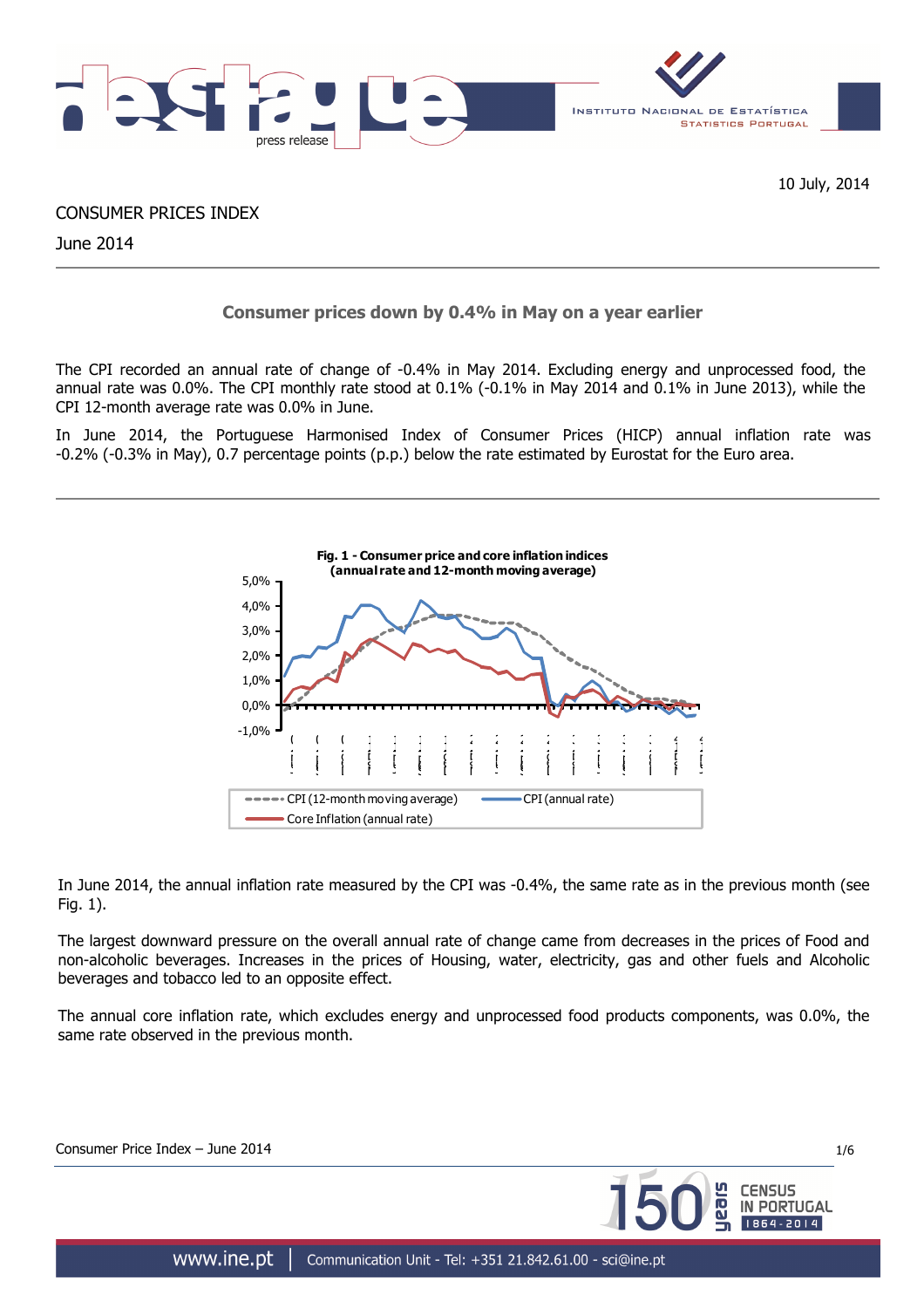

In June, the CPI monthly rate was 0.1% (-0.1% in May 2014 and 0.1 in June 2013). The main upward contribution to this result came from changes in the prices of Transports. On the opposite side, decreases were observed in the prices of Clothing and footwear and Communications.

In June 2014, the HICP annual rate increased to -0.2% (-0.3% in May). The HICP monthly rate was 0.1% (0.1% in the previous month and in June 2013).

In May, the annual rate of change of the Euro area was 0.8 p.p. higher than the annual rate of change of the Portuguese HICP. That difference is estimated to have reduced to 0.7 p.p. in June.

The HICP 12-month average rate decreased 0.2 p.p. to 0.0% in June.



# **Housing Rents**

In June 2014, compared with May, the average value of rents by net area for the whole country increased 0.1% (change rate of 0.0% in the previous month).

The main decrease was observed in the Alentejo region, where the value of rents by net area decreased 0.5%. The main increase was recorded in the Açores region (0.3%).

The annual change rate of the housing rents for the whole country was 4.3% in June (4.2% in April). The main decrease was observed in the Azores region (-2.4%), while the Lisbon region recorded an increase of 7.1%.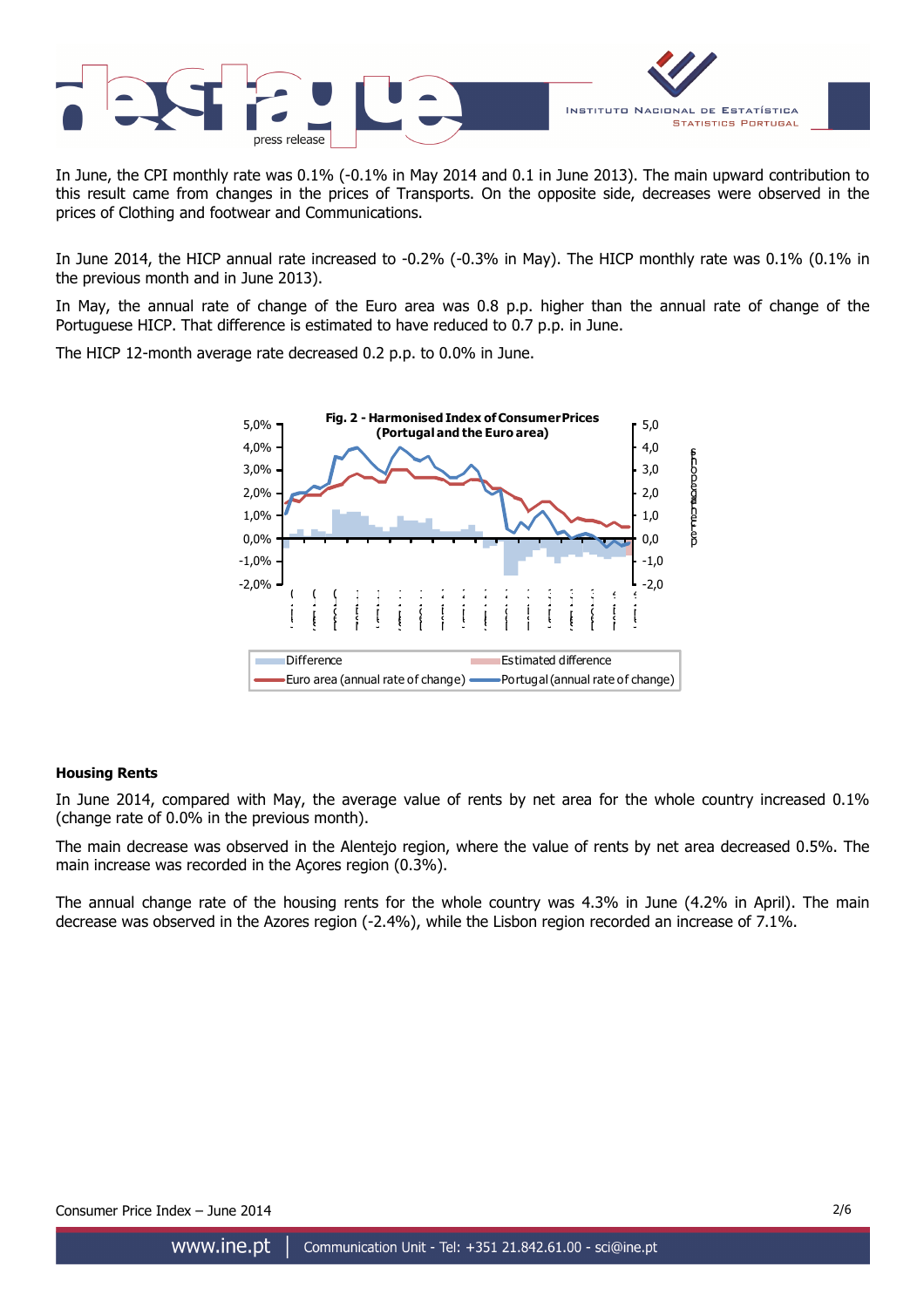



## **Consumer Price Index**

The Consumer Price Index (CPI) measures the change over time of the prices of a certain basket of goods and services bought by a "typical" consumer. The CPI has been designed to capture price changes and not to measure price levels.

The CPI is updated every year with the most recent information on prices and quantities. The 2014 CPI weighting structure and the sample of goods and services included in the basket are a result of the combination of three fundamental sources of information: the final 2011 and preliminary 2012 results of the Portuguese National Accounts complemented with the Household Budget Survey and the Census for more detailed levels of expenditure. Administrative data is also used.

The CPI is compiled through the aggregation of seven regional price indexes and the goods and services included in the index are grouped according to the COICOP classification.

## **Table 1: CPI - COICOP<sup>1</sup> Divisions**

| 01 | Food and non-alcoholic beverages                                      | 07 | <b>Transports</b>                |
|----|-----------------------------------------------------------------------|----|----------------------------------|
| 02 | Alcoholic beverages and tobacco                                       | 08 | Communications                   |
| 03 | Clothing and footwear                                                 | 09 | Recreation and culture           |
| 04 | Housing, water, electricity, gas and other fuels                      | 10 | Education                        |
| 05 | Furnishings, household equipment and routine maintenance of the house | 11 | Restaurants and hotels           |
| 06 | Health                                                                | 12 | Miscellaneous goods and services |
|    | $\cdots$<br>$\cdots$<br>$\sim$                                        |    |                                  |

<sup>1</sup> COICOP: Classification Of Individual Consumption by Purpose

## **Monthly rate**

The monthly rate is the change in the index of a certain month compared with the index of the previous month expressed as a percentage. Although up-to-date, this measure can be affected by seasonal and other effects.

#### **Annual rate**

The annual rate is the change in the index of a certain month compared with the index of the same month in the previous year expressed as a percentage. In the presence of a stable seasonal pattern, seasonal effects do not influence this measure.

#### **12-month average rate**

The 12-month average rate is the change in the average index of one year compared with the average index of the previous year expressed as a percentage. This moving average is less sensitive to transient changes in prices.

#### **Core inflation index (all items CPI excluding unprocessed food and energy products)**

The core inflation index is compiled by excluding the prices of unprocessed food and energy products from the all items CPI. The primary objective of this index is to capture the underlying inflation pressures in the economy.

#### **Harmonised Index of Consumer Prices**

The Harmonised Index of Consumer Prices (HICP) is compiled in each member state of the European Union for the purposes of inflation comparisons across EU countries, as required by the Treaty on European Union'. This index plays an important role as a guideline for the achievement of the European System of Central Banks primary objective: price stability. In 1998, the European Central Bank adopted the HICP as "the most appropriate price measure" for its definition of price stability in the Euro area<sup>2</sup>.

The current HICP (2005 = 100) is produced in each Member State following a harmonized methodology developed by experts in the field of price statistics, under the Eurostat's "Price Statistics Working Group". From the methodological point of view, there are no major differences between the HICP and CPI. However, the different scope of coverage leads to differences in the weighting structure, mainly in Restaurants and hotels. This is mostly an effect of the inclusion of non-residents expenditure ("tourists") in the HICP and the corresponding exclusion from the CPI.

Additional information on the methodology of the HICP can be found on the Eurostat website at http://epp.eurostat.ec.europa.eu/portal/page/portal/hicp/introduction.

\_\_\_\_\_\_\_\_\_\_\_\_\_\_\_\_\_\_\_\_\_ 1 - Article 109j and protocol on the convergence criteria referred to in that article.

2 - "A stability oriented monetary policy strategy for the ESCB". ECB press notice released on 13 October 1998.

Consumer Price Index – June 2014 3/6

www.ine.pt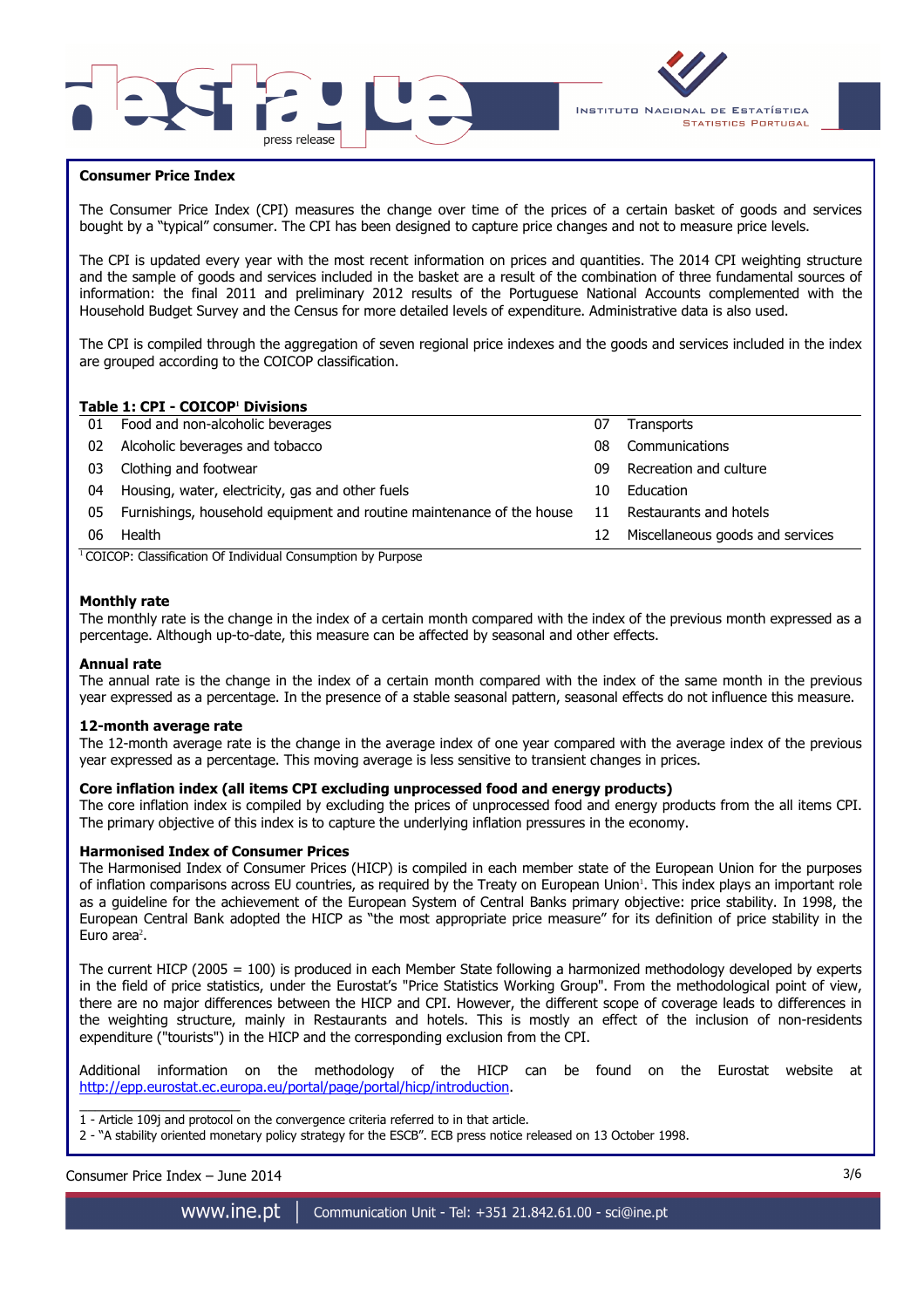



# **Table 2: CPI and HICP 2014 weighting structure COICOP<sup>1</sup> divisions CPI HICP**  01 Food and non-alcoholic beverages 211.8 204.7 02 Alcoholic beverages and tobacco 37.9 37.1 03 Clothing and footwear 68.9 04 Housing, water, electricity, gas and other fuels 87.3 87.3 87.3 05 Furnishings, household equipment and routine maintenance of the house 64.0 62.0 06 Health 72.0 67.1 07 Transport 128.9 (128.9 ) and the set of the set of the set of the set of the set of the set of the set of t 08 Communication 36.3 35.3 09 Recreation and culture **1998 Recreation and culture** 1998 10 Education 15.7 15.1 11 Restaurants and hotels 90.8 122.7 12 Miscellaneous goods and services 105.0 101.6 105.0 101.6 00 All items **1000 1000**

<sup>1</sup> COICOP: Classification Of Individual Consumption by Purpose.

# **Presentation of data and rounding rules**

Since the release of the January 2013 CPI indices are published with base 100 in the year 2012.

Due to rounding procedures, those indices may not reproduce exactly the published rates of change. However, it should be noted that the published rates prevail.

In this press release the descriptive analysis is based on rounded values to one decimal.

#### **Next press release**

The June 2014 CPI/HICP will be released on August  $12<sup>th</sup>$  2014

Consumer Price Index – June 2014 4/6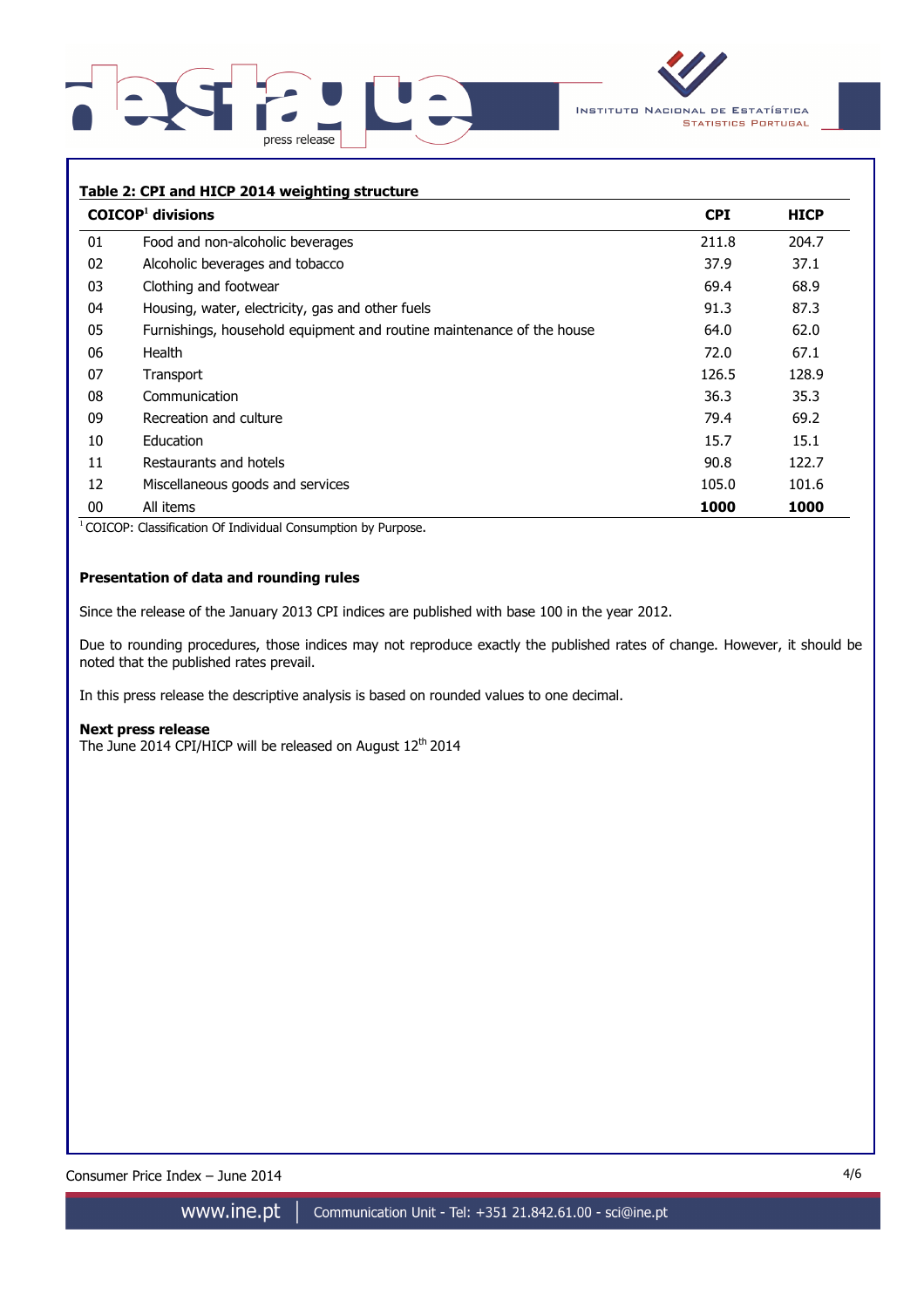# FRSTPPLE,  $\overline{\phantom{a}}$  press release



| Annex:       |                     | Index divisions $(1)$ |                                                                    |       |                |                 |                       |         |         |      |      |         |         |  |  |  |  |  |
|--------------|---------------------|-----------------------|--------------------------------------------------------------------|-------|----------------|-----------------|-----------------------|---------|---------|------|------|---------|---------|--|--|--|--|--|
|              | 01                  | 02                    | 03                                                                 | 04    | 0 <sub>5</sub> | 06              | 07                    | 08      | 09      | 10   | $11$ | $12$    |         |  |  |  |  |  |
|              | Annual average rate |                       |                                                                    |       |                |                 |                       |         |         |      |      |         |         |  |  |  |  |  |
| 2011         | 2.10                | 7.94                  | $-3.93$                                                            | 6.66  | 1.17           | 4.46            | 8.90                  | 2.99    | 0.96    | 2.05 | 1.41 | 1.79    | 3.65    |  |  |  |  |  |
| 2012         | 3.20                | 4.74                  | $-5.24$                                                            | 8.72  | $-0.47$        | 0.35            | 3.27                  | 0.46    | 0.91    | 1.50 | 4.47 | 1.11    | 2.77    |  |  |  |  |  |
| 2013         | 1.94                | 4.05                  | $-3.31$                                                            | 2.15  | $-0.51$        | 1.49            | $-2.32$               | 0.45    | 0.41    | 1.18 | 1.65 | $-0.61$ | 0.27    |  |  |  |  |  |
|              |                     |                       |                                                                    |       |                |                 |                       |         |         |      |      |         |         |  |  |  |  |  |
| 2012 June    | 3.34                | 4.72                  | $-5.31$                                                            | 10.04 | $-0.60$        | $-0.15$         | 2.31                  | 0.73    | 0.50    | 1.52 | 4.62 | 1.27    | 2.71    |  |  |  |  |  |
| July         | 4.04                | 5.78                  | $-5.00$                                                            | 10.35 | $-0.80$        | $-2.06$         | 2.10                  | 0.47    | 0.89    | 1.52 | 4.98 | 0.85    | 2.77    |  |  |  |  |  |
| August       | 3.27                | 5.22                  | $-4.30$                                                            | 10.47 | $-0.55$        | $-2.03$         | 3.84                  | 0.50    | 1.33    | 1.42 | 5.08 | 1.04    | 3.08    |  |  |  |  |  |
| September    | 2.93                | 5.14                  | $-7.35$                                                            | 10.85 | $-0.75$        | $-1.80$         | 3.78                  | 0.67    | 2.17    | 1.48 | 4.87 | 0.94    | 2.88    |  |  |  |  |  |
| October      | 3.18                | 5.18                  | $-5.79$                                                            | 4.88  | $-0.62$        | $-2.23$         | 3.27                  | 0.69    | 1.87    | 1.33 | 4.76 | 0.60    | 2.13    |  |  |  |  |  |
| Novem ber    | 3.29                | 4.92                  | $-5.59$                                                            | 4.81  | $-0.65$        | $-2.00$         | 1.64                  | 0.69    | 2.05    | 1.43 | 4.72 | 0.67    | 1.89    |  |  |  |  |  |
| December     | 3.21                | 4.79                  | $-4.84$                                                            | 5.02  | $-0.45$        | $-1.77$         | 1.67                  | 0.78    | 1.81    | 1.42 | 4.53 | 0.36    | 1.92    |  |  |  |  |  |
| 2013 January | 2.29                | 5.00                  | $-5.19$                                                            | 3.60  | $-0.41$        | $-3.01$         | $-1.42$               | $-1.45$ | 2.08    | 1.44 | 2.15 | $-0.36$ | 0.17    |  |  |  |  |  |
| February     | 2.00                | 5.12                  | $-4.94$                                                            | 3.48  | $-0.25$        | $-1.68$         | $-1.60$               | $-0.41$ | 0.92    | 1.41 | 1.60 | $-0.34$ | $-0.03$ |  |  |  |  |  |
| March        | 2.15                | 4.46                  | $-4.53$                                                            | 3.11  | $-0.24$        | $-0.83$         | $-1.96$               | $-0.58$ | 1.60    | 1.44 | 1.81 | $-0.02$ | 0.45    |  |  |  |  |  |
| April        | 2.02                | 3.74                  | $-3.63$                                                            | 2.67  | $-0.21$        | 0.14            | $-4.38$               | 0.15    | 1.44    | 1.45 | 1.95 | 0.07    | 0.18    |  |  |  |  |  |
| May          | 3.10                | 4.06                  | $-3.55$                                                            | 2.42  | $-0.41$        | 2.04            | $-3.42$               | 0.50    | 0.88    | 1.49 | 2.31 | 0.00    | 0.71    |  |  |  |  |  |
| June         | 2.84                | 3.98                  | $-3.40$                                                            | 2.20  | $-0.13$        | 2.57            | $-1.52$               | 0.53    | 0.83    | 1.49 | 2.18 | $-0.10$ | 0.98    |  |  |  |  |  |
| July         | 2.45                | 2.61                  | $-1.23$                                                            | 1.99  | $-0.33$        | 2.97            | 0.05                  | 0.80    | 0.08    | 1.49 | 1.88 | $-1.26$ | 0.76    |  |  |  |  |  |
| August       | 2.94                | 3.30                  | $-2.86$                                                            | 1.84  | $-0.73$        | 3.47            | $-1.77$               | 0.78    | $-0.63$ | 1.47 | 2.04 | $-1.48$ | 0.15    |  |  |  |  |  |
| September    | 1.90                | 3.51                  | $-2.12$                                                            | 1.44  | $-0.54$        | 3.53            | $-3.68$               | 0.85    | $-0.07$ | 1.45 | 1.56 | $-1.02$ | 0.12    |  |  |  |  |  |
| October      | 0.48                | 4.15                  | $-2.80$                                                            | 1.09  | $-0.76$        | 3.19            | $-4.05$               | 1.14    | $-0.49$ | 0.39 | 1.11 | $-0.98$ | $-0.25$ |  |  |  |  |  |
| November     | 0.53                | 4.48                  | $-3.08$                                                            | 1.13  | $-0.96$        | 3.00            | $-3.47$               | 1.57    | $-0.68$ | 0.33 | 0.70 | $-0.99$ | $-0.15$ |  |  |  |  |  |
| December     | 0.61                | 4.27                  | $-2.65$                                                            | 0.94  | $-1.10$        | 3.00            | $-0.54$               | 1.55    | $-1.03$ | 0.31 | 0.55 | $-0.81$ | 0.20    |  |  |  |  |  |
| 2014 January | 0.20                | 4.26                  | $-2.63$                                                            | 2.15  | $-1.18$        | 1.37            | $-1.38$               | 3.39    | $-1.40$ | 0.29 | 0.61 | $-0.44$ | 0.06    |  |  |  |  |  |
| February     | $-0.05$             | 3.71                  | $-2.26$                                                            | 2.27  | $-1.00$        | 1.01            | $-1.89$               | 2.45    | $-0.95$ | 0.36 | 0.63 | $-0.39$ | $-0.08$ |  |  |  |  |  |
| March        | $-0.42$             | 2.22                  | $-1.02$                                                            | 2.10  | $-0.92$        | 0.78            | $-3.08$               | 1.98    | $-1.48$ | 0.40 | 0.17 | $-0.43$ | $-0.37$ |  |  |  |  |  |
| April        | $-0.93$             | 2.36                  | $-1.82$                                                            | 2.10  | $-0.91$        | 0.16            | 0.26                  | 1.61    | $-1.33$ | 0.46 | 0.13 | $-0.70$ | $-0.14$ |  |  |  |  |  |
| May          | $-2.33$             | 2.14                  | $-1.65$                                                            | 2.15  | $-0.83$        | 0.29            | $-0.52$               | 1.58    | $-1.18$ | 0.41 | 0.65 | $-0.72$ | $-0.44$ |  |  |  |  |  |
| June         | $-2.53$             | 2.88                  | $-1.45$                                                            | 2.32  | $-1.00$        | 0.74            | 0.15                  | 0.36    | $-1.80$ | 0.40 | 0.62 | $-0.63$ | $-0.42$ |  |  |  |  |  |
| Symbols:     | f estimated         |                       | Po provisional                                                     |       |                | x not available |                       |         |         |      |      |         |         |  |  |  |  |  |
| Note:        |                     |                       | (1) The names of the divisions are given in the explanatory notes. |       |                |                 |                       |         |         |      |      |         |         |  |  |  |  |  |
| Source:      |                     |                       |                                                                    |       |                |                 | <b>INE - Portugal</b> |         |         |      |      |         |         |  |  |  |  |  |

Consumer Price Index – June 2014 **5/6**

**INSTITUTO NACIONAL DE ESTATÍSTICA** 

**STATISTICS PORTUGAL**